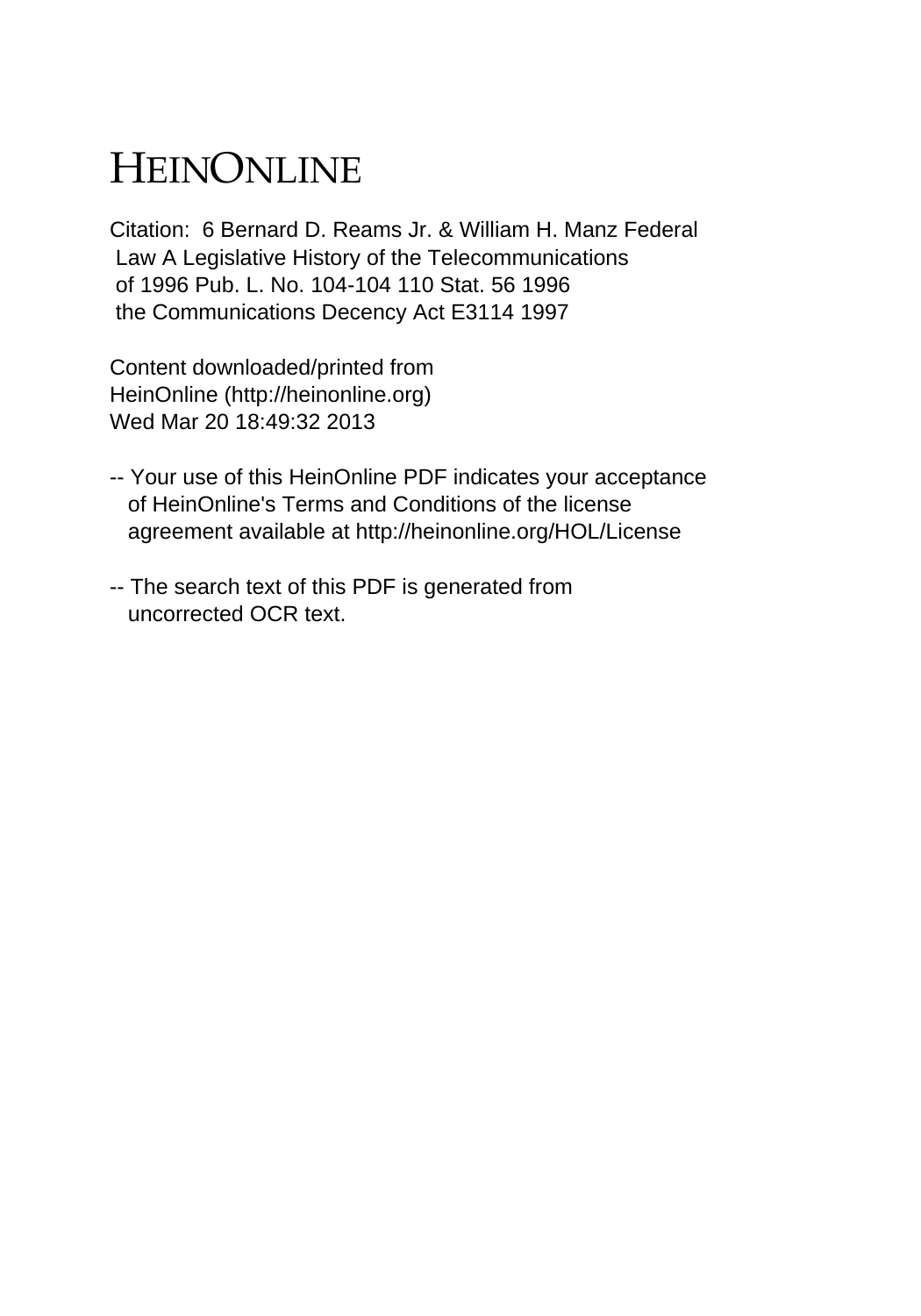guished reporting as an editorial writer and as a political editor.

In 1973, Bob joined the staff of my piedecessor, Congressman Matt Rinaldo, as his<br>press secretary. Bob served in that capacity until Matt retired from the House last year. In January, I hired Bob-or Bob D., as he is at-<br>fectionately known by the other members of my staff-to be my special assistant.<br>Recently, I spoke to Congressman Matt Rin-

aldo, and asked him to give me his impressions of Bob. Matt told me that

Revis a dedicated family man, conscien-<br>tious, extremely loyal, and has a high serse<br>of purpose, Hob was not an employee in the n purpose, now was not an empioyee in the<br>covertional sense of the word, but instead<br>was a real friend. He was a person that I<br>could rely on for counsel and advice, and he<br>always gave me his best judgment. We had<br>many of t many of the same friends and enjoyed many<br>an evening dimer meeting to prove may all even friends since childhood, scrowing up<br>only one block apart in the City of Eliza-<br>between the beam other meeting between the beam of t

not a person who went to the mat for<br>me, and I will never forcet his hard work and<br>untiring efforts on my behalf. I wish him<br>well in his retirement, and look forward to a continuing friendship with him and his won<br>continuing friendship with him and his won<br>derful wife Kathy.

Mr. Speaker, I wholeheartedly concur with the sentiments of Congressman Rinaldo. Bob<br>has been an invaluable asset to my staff, and<br>his experience and line isset to my staff, and his experience and knowledge of the 7th District will be impossible to replace. I believe the people of the 7th District owe Bob DeLazaro a debt of gratitude for all his efforts to improve the quality of life in our community. I wish him<br>well in his well-deserved retirement.

ADDITIONAL COSPONSORS OF H.R. 2921

#### HON. BOB CLEMENT

#### OF TENNESSEE

IN THE HOUSE OF REPRESENTATIVES

#### Monday, November 22, 1993

Mr. CLEMENT. Mr. Speaker, several of my colleagues have asked that they be listed as<br>cosponsors of H.R. 2921, the bill to create a matching grant program to preserve and restore the historic buildings on the campuses of the Nation's historically black colleges and universities. I thank my colleagues for their support of this important measure.

Since I cannot formally add the names to<br>H.R. 2921 new that the bill has been reported from the Natural Resources Committee. nonetheless want to acknowledge and thank The They are Representative of the Milliam (Bub) CRAMER of Alabama, WittAM JEFFER-<br>(Bub) CRAMER of Alabama, WittAM JEFFER-<br>SON of Louisiana, ROBERT UNDERWOOD of Guam, and LUCIEN BLACKWELL of Pennsylva-

### H.R. 796 SPEECH OF

#### HON, SPENCER T. BACHUS III OF ALARAMA

IN THE HOUSE OF REPRESENTATIVES Thursday, November 18, 1993

Mr. BACHUS of Alahama, Mr. Speaker, I rise today in strong opposition to H.R. 796, the Freedom of Access to Clinic Entrances Act<br>and in support of the substitute offered by Mr. SMITH of New Jersey.<br>This legislation does nothing to put tougher

penalties on criminals or curb violence in our What it seeks to do and effectively country. does is to limit our constitutional rights to free speech and assembly.

For the first time in the history of our country, courts and judges will be allowed to determine a speaker's motivation and select a punishment, not for an action like murder, but for the motivation of attempting to save the life of an unborn child.

This is not what our forefathers intended when they set in place our first amendment<br>rights to free speech and assembly.

This Congress should instead, attack the This Congress should instead, attack the<br>real dis of this country—murderers, child mo-<br>lesters, and drug traffickers—with as much<br>real as they propose to use to curb the fust<br>amendment rights of parents, clergy, and<br>those cannot speak for themselves.

ATIONAL COMMUNICATIONS COM-PETITIVENESS AND INFORMATION INFRASTRUCTURE ACT OF **PETITIVENESS** 1993

#### HON, EDWARD J. MARKEY OF MASS VEHISETTS.

IN THE HOUSE OF REPRESENTATIVES Monday, November 22, 1993

Mr. MARKEY. Mr. Speaker, today I am introducing, along with the ranking minority<br>Member of the subcommittee, Mr. FIELDS, and Member of the subcommittee, Mr. Fields, and<br>Messrs. Bouchert, Oxley, Brivant, Moon-HEAD, HALL, BARTON, HAStert, Lehman,<br>Gillimon, Pichardoon, AND Scheint, the Namation Infrastructure Act of 1993.

mation intrastructure Act of 1999.<br>This legislation represents what I believe to<br>be the Nation's roadmap for the information superhighway.

The purpose of this act is to help consumers by promoting a national communications<br>and information infrastructure. This legislation seeks to accomplish that goal by encouraging the deployment of advanced communications rices and technologies through competition, by safeguarding ratepayers and competi-<br>tors from potential anticompetitive abuses, and by preserving and enhancing universal serv-

The legislation we are proposing has three<br>key elements. A more detailed explanation follows.

First, the act will promote and accelerate access to advanced telecomr unications capability as well as sour competition to the tocal telephone companies from diverse competitors. As part of a national policy to promote competition to communications monopolies,<br>competitors and information providers will be granted the right to compete with the local

telephone company and to use its facilities. Such competitors, which could be cable companies, independent phone companies. mation service providers, or others, will be allowed equal access to, and interconnection<br>with, the facilities of the local phone company so that consumers are assured of the seam-<br>less transmission of telephone calls between

carriers and between jurisdictions.<br>The FCC will be required to establish rules for compensating local telephone companies for providing interconnection and equal access to competitors

eempellists.<br>Second, the legislation will promote and ac-Second, the legislation will promote and ac-<br>celerate competition to the cable television in-<br>dustry by permiting telephene companies to<br>compete in offering video programming. Specifically, the bill would rescind the ban o wideo programming that was enacted in the<br>Cable Act of 1984. Telephone companies<br>would be permitted, through a separate sub-<br>sidiary, to provide video programming to subscribers in its telephone service area.

scribers in its telephone service area.<br>Telephone companies would be required to<br>establish a video platform upon which to offer<br>their video programming. Telephone compa-<br>nies, on a nondscriminatory basis, must cllow providers to offer video pregramming to subscribers utilizing the same video platform subscribers unitarity the same viceo picture<br>Other providers will be allowed to use up to 75<br>percent of the video platform capacity.<br>In order to protect against much a competitive<br>from and to promote a more fully competiti

from and to promote a members would be<br>marketplace, telephone companies would be<br>prohibited from buying cable systems within<br>their telephone service territory, with only tight-<br>by drawn exceptions. In this way, consumers<br>w Four system from which to choose for tele-<br>phone, video, or other multimedia services.<br>Third, the legislation will preserve and en-

hance the universal provision of felephone versal service is preserved as local felenhone service become more competitive, a Federal-State joint board is established by the legisla-State print board is estimated by the tegrista-<br>tion to develop a plan to perpetiate the uni-<br>versal provision of affordable, high quality tele-<br>phono-service. All providers of telecommunications services will be required to make an<br>equitable contribution to the preservation of universal service.

To enhance universal service, the legislation requires that this joint board define the nature and extent of the services encompassed within a telephone company's universal service<br>obligation. In addition, the legislation directs<br>the FCC to investigate the policy changes the record of provide open platform service at at-<br>fordable rates. Open platform service at at-<br>provide digital phone service on a single line,<br>exploited digital phone service on a single line,<br>explored to estimate aubscri ensure affordability, such service would be<br>tariffed at reasonable rates.

Such digital service has the cotential of enhancing the capacity of the existing twisted copper wire infrastructure tentold for modest cost. A variety of applications for telemedicine, distance learning, and other multimedia servlies could utilize the additional capacity<br>gained by going digital to empower consumers, schools, hospitals, small businesses and others.

In conclusion, I think this legislation repsubject. In light of a recent court decision stell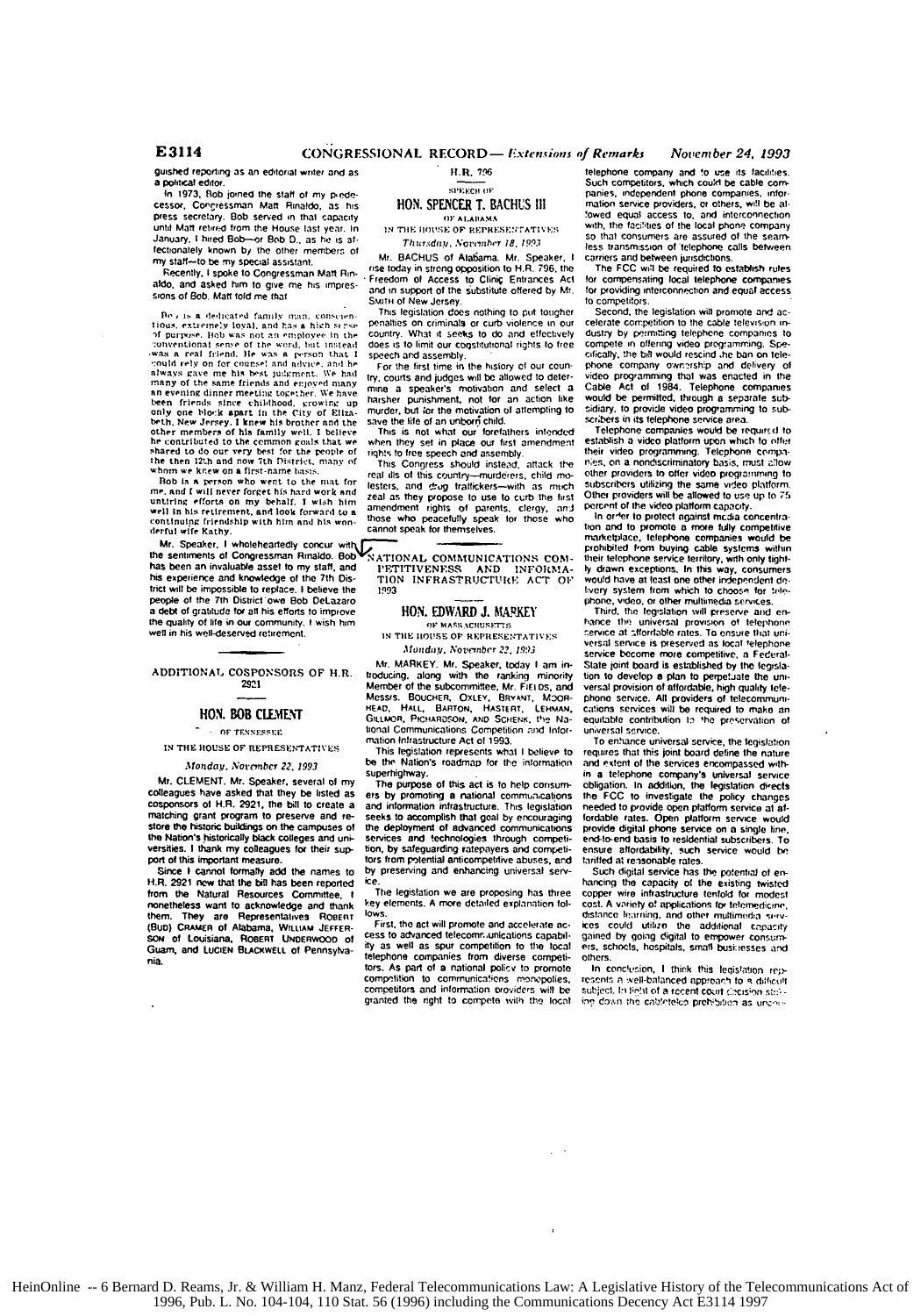November 24, 1993

#### stitutional, this hill occooses consume: ornigotions where there are now none. In addition, it continues a trend, starting in our country but emulated throughout the world, what s consumers of telecommunications equipment and services benefit tremendously from combettion. This bill will help achieve many of the goals I and my colleagues share for promoting an electronic superhighway to enrich the lives of all Americans in the information age. I urge my colleagues to join me in sponsonng this important telecommunications legislation

SECTION-BY-SECTION SUMMARY OF THE NA-TIONAL COMMUNICATIONS COMPETITION AND ISFORMATION ISFRASTRUCTURE ACT

TITLE 1-TELECOMMUNICATIONS<br>INFRASTRUCTURE AND COMPETITION

ertion 101. Section 101. and and new pur-<br>research 101. Section 101. Section 101. Section 101. Section 101. Section 101.<br>presearch 101. Section 101. Section 101. Section 101. Section 101.<br>b) and several definitions to the tions for "information service" "tele-<br>communications", "tele-communications", "tele-<br>communications", "tele-<br>communications phone" "open platform service", and "equal access". The term "open platform service" is<br>accessib

section to section 201 of the Communications<br>Act. Subsection (c) is entitled "Equal Actest". Paragraph (i) of subsection (c) sets<br>for the fact of the first definition (c) sets subject to<br>such rules of openness and accessib of local exchange carriers to provide access to their facilities

to their facilities.<br>The previous the FCC to establish regulations providing researant<br>ble and non-<br>discriminatory equal access to the facilities<br>and capabilities of a local exchange carrier.<br>This paraeraph also directs t provide access to another local exchange car-<br>rier. Significantly, the bill also gives the<br>FCC authority to modify these requirements<br>for carriers with fever than 500,000 access<br>times. The bill directs the FCC to convene a commission regarding access rules, and pro-<br>cldes that the FCC can use existing rules if<br>they are applicable.<br>Paragraph (3) provides that no State or they

rating poetation in the state of the state of laws in<br>place after one year that effectively prohibit the offering of telephone service or the entry<br>the offering of telephone service or the entry

Paragraph (4) requires local exchange car

That<br>are the regulate local exchange car-<br>ries to have cost-hased tariffs in place formula access and interconnection steriles,<br>and requires that the tariffs denote but<br>to but to but but the function of the function of fer quired to establish criteria for determining the<br>spired when pricing first indication of the and the spire<br>pricing appropriate, and then directs the FCC and States to use this<br>criterian in eveleting applications for pricin

nisms to ensure the contfhued viability of nisms to ensure the continue vinduce viewed<br>universal service, that promotes access to<br>advanced telecommunications services, and<br>that requires all providers of telecommuni-<br>calons services to contribute to preserva-<br>ton of

cations services to contribute to preserva-<br>totion's services to contribute to preserva-<br>Termscent) c7) prevides that the FCC and<br>the BC and the State's shall not probibit result of the<br>phone exchange service. Parametering

service when such service is economically preserved when such service is economically matched and technically frequencies that the matched of the matched of the matched direct that directly different direct direct the Comm subsection (d) for those companies serving

wave of mouri winy of the requirements of<br>subsection (d) for those companies serving<br>Translaters.<br>The Communications Act to require<br> $208$  of the Communications Act to require<br>that the FCC respond to any complaint on<br>that t abilities.

TITLE II-COMMUNICATIONS COMPETTIVENESS

TITLE 11—COMMUNICATIONS COMPETITIVENESS SCAPE THE 11 SECTION ARE SCIENCES SEARCH AND SOLUTION OF THE SUPERVISOR OF THE SUPERVISOR OF THE CONTRACT LARGE THE LAPS THE LAPS THE LAPS THAT A SUPERVISOR AND SUPERVISOR AND A SEP

Cable Service Provided by Telephone Companies<sup>.</sup>

es<br>Section 651 defines key terms, such

Cection S51 defines key terms, such as "nf-<br>fillniced video procentuming", "control",<br>"mual area", and "video piatorm", "centrol",<br>"exalito 852 previoles that a common corrier<br>subject to title II must provide video pro-<br>se

the general joint marketing prohibition. the general joint marketing promittion.<br>This section also permits the FCC to grant<br>waivers from these requirements for small or<br>rural telephone companies or, beginning 5 years after enactment, for any company that can demonstrate that a waiver will not harm telephone ratepayers and is in the public in-**Tennist** 

.......<br>Section 653 directs that a common carrier Section 655 directs that a common various<br>that provides video programming must es-<br>tablish a video platform that provides access to programmers on reasonable and non-discriminatory terms. The FCC must respond to telephone company video dialtone platto industme company viceo chatters platter form performance of the security of the security when the reduction in the public interest to make cable operators of the platter in the public interest to make cable operators co

Second for suppliers that a common car-<br>rier can reserve for itself no more than 25<br>percent of the available capacity of a basic<br>platform established pursuant to secion 63.<br>This requirement is scheduled to expire 5 vears implicately is scheduled to expire of<br>vears after enactment.<br>Section 655 directs the FCC to prescribe

regulations prohibiting common carriers<br>from including in telephone rates any ex-<br>peases associated with the provision of video programming. The Commission is also directed to prescribe regulations prohibiting able operators from including in the calle service and account increase associated with<br>the provision of telephone service.<br>Section 556 contains a general prohibition

Section 556 contains a general prohibition<br>on buyouts by a common carrier of a cable<br>system within its service territory. Subsection (b) provides for exceptions, including<br>one that would permit a common carrier to engage in a joint venture with a cable .ys engage in a joint venture with a cable .yes<br>the area space in the appropriate them on systems so long as in the age<br>rected the procedure of the households served by the carrier. Another exception would permit<br>to the home t cable system if a sale to a telephone company is blocked.

Section 657 establishes penalties for violasection to examinate penalties per violations of this Part. Section 658 sets forth<br>consumer protection provisions, including<br>the formation of a Joint Board to ensure<br>proper jurisdictional separation and alloca-

proper jurisdictional separation and allocation<br>of ocstable simulation of costable intermediation of costable parallel<br>section 659 provides which sections of title<br>VI would be applicable to a video platform.<br>This section r of the rules on privacy, program access, and<br>consumer protection contained in title VI.<br>This section also directs the FCC to pre-<br>scribe regulations requiring a video platform scribe comply with the rules on "must carry",<br>capacity for public, educational, and governmental use (PEG), and other carriage obligaflors that generally fall on cable systems.<br>This section also requires the video proximing affiliate of a carrier to pay a fee equivalent to a franchising fee to the local tranchising authority

enising authority.<br>Section 660 stipulates that many of the<br>provisions added by this legislation (sections<br>652, 653, 654, and 656) do not apply to common earriers providing service in rural areas.

## **BEST COPY AVAILABLE** 3115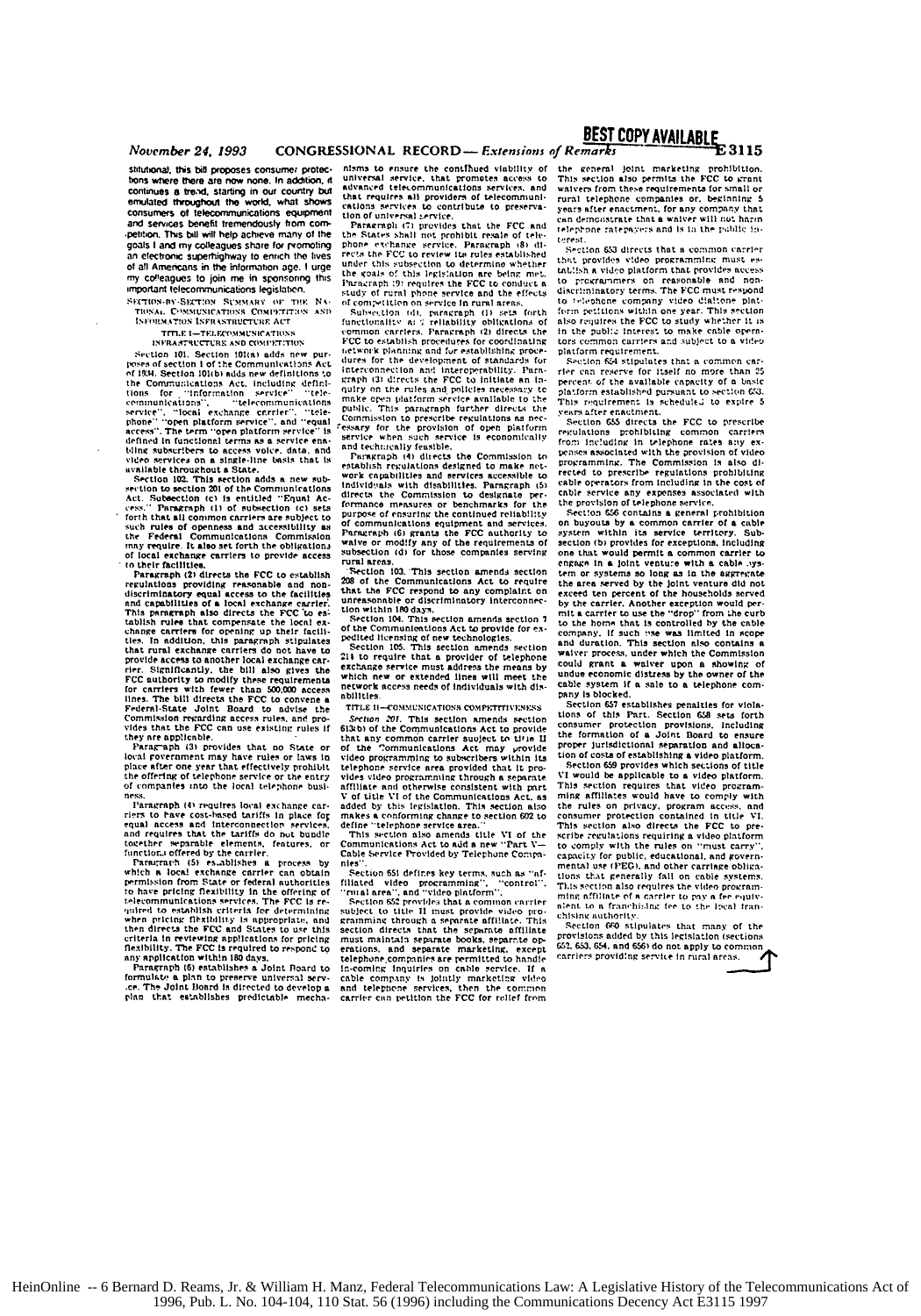HeinOnline -- 6 Bernard D. Reams, Jr. & William H. Manz, Federal Telecommunications Law: A Legislative History of the Telecommunications Act of 1996, Pub. L. No. 104-104, 110 Stat. 56 (1996) including the Communications Decency Act [xciii] 1997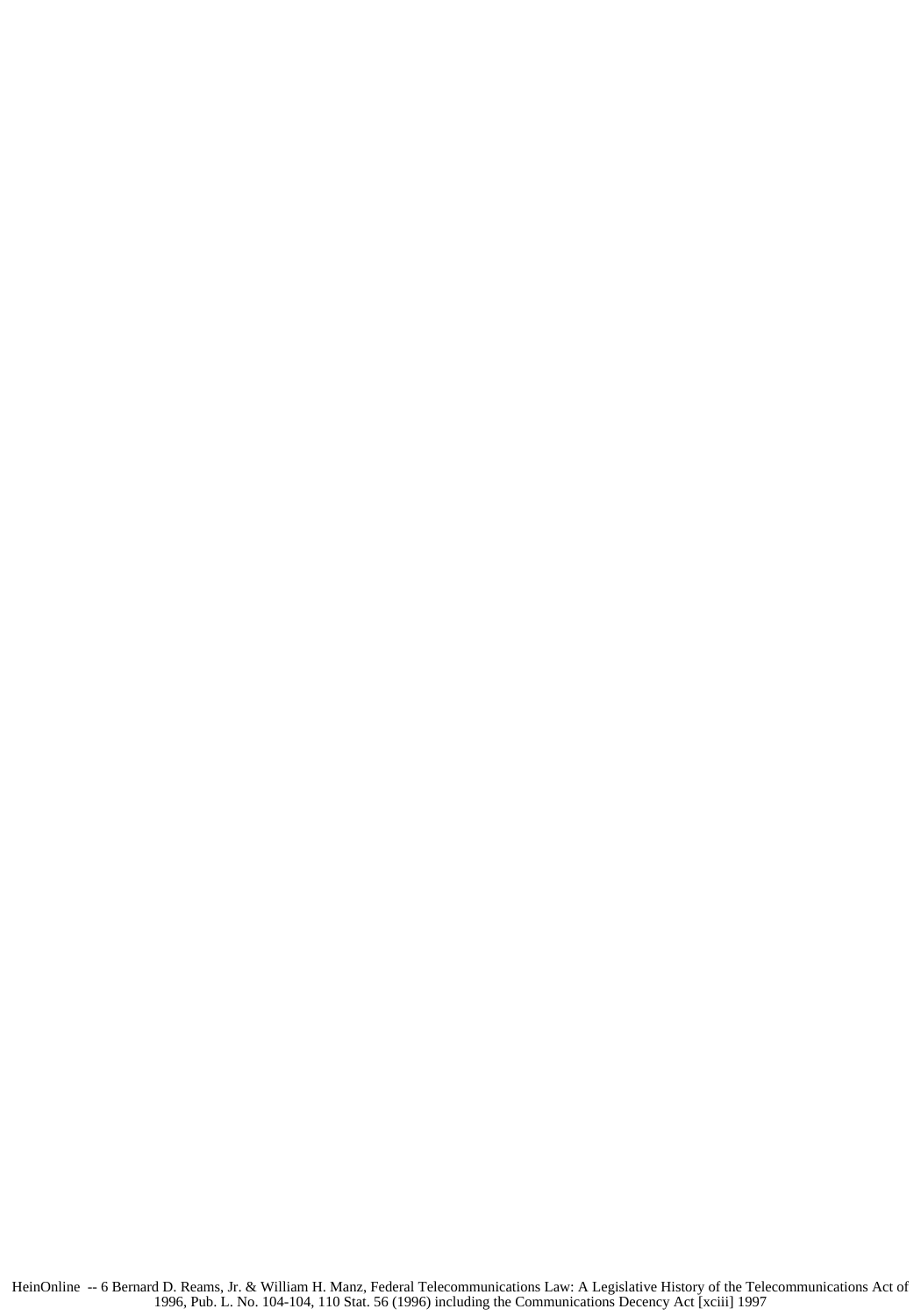### Document No. 146

HeinOnline -- 6 Bernard D. Reams, Jr. & William H. Manz, Federal Telecommunications Law: A Legislative History of the Telecommunications Act of 1996, Pub. L. No. 104-104, 110 Stat. 56 (1996) including the Communications Decency Act [xciv] 1997

 $\bar{\mathcal{A}}$ 

 $\mathcal{L}$ 

 $\mathcal{L}$ 

 $\mathcal{L}_{\mathcal{A}}$ 

 $\sim$